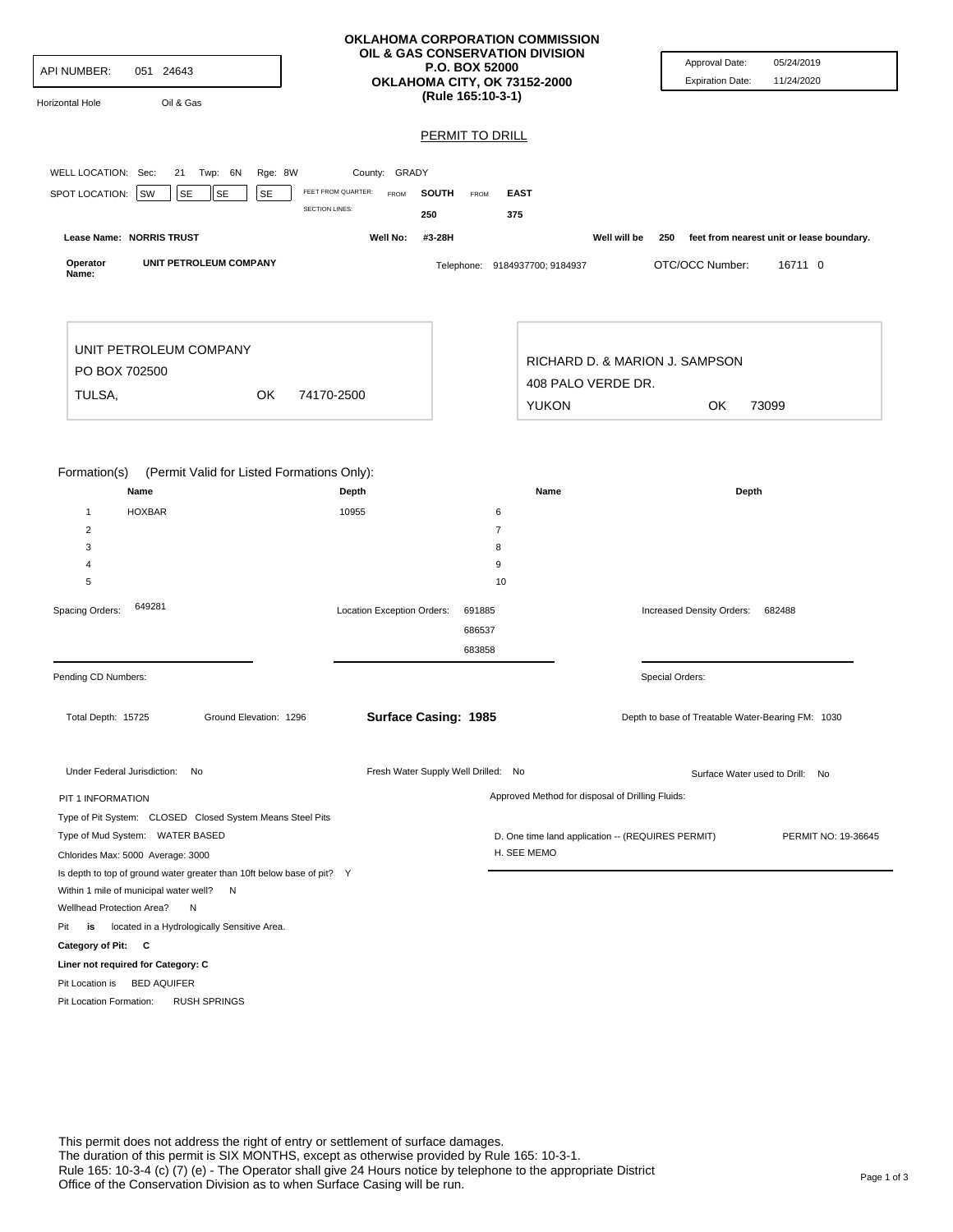PIT 2 INFORMATION Type of Pit System: CLOSED Closed System Means Steel Pits Type of Mud System: OIL BASED Pit **is** located in a Hydrologically Sensitive Area. **Category of Pit: C Liner not required for Category: C** Chlorides Max: 300000 Average: 200000 Is depth to top of ground water greater than 10ft below base of pit? Y Within 1 mile of municipal water well? N Wellhead Protection Area? N

Pit Location is BED AQUIFER Pit Location Formation: RUSH SPRINGS

## HORIZONTAL HOLE 1

Sec 28 Twp 6N Rge 8W County GRADY Spot Location of End Point: SE SW SE SE Feet From: Feet From: Depth of Deviation: 9882 Radius of Turn: 573 Direction: 185 Total Length: 4943 Measured Total Depth: 15725 True Vertical Depth: 10955 End Point Location from Lease, Unit, or Property Line: 165 SOUTH 1/4 Section Line: 165 EAST 1/4 Section Line: 850

| Notes:                      |                                                                                                                                                                                                                                                 |
|-----------------------------|-------------------------------------------------------------------------------------------------------------------------------------------------------------------------------------------------------------------------------------------------|
| Category                    | Description                                                                                                                                                                                                                                     |
| DEEP SURFACE CASING         | 5/16/2019 - G71 - APPROVED; NOTIFY OCC FIELD INSPECTOR IMMEDIATELY OF ANY LOSS OF<br>CIRCULATION OR FAILURE TO CIRCULATE CEMENT TO SURFACE ON ANY CONDUCTOR OR<br><b>SURFACE CASING</b>                                                         |
| EXCEPTION TO RULE - 683858  | 5/23/2019 - G56 - (I.O.) 28-6N-8W<br>X165:10-3-28(C)(2)(B) HXBR MAY BE CLOSER THAN 600' TO THE MCDONALD 1-28 WELL<br>UNIT PETROLEUM COMPANY<br>9/27/2018                                                                                        |
| <b>HYDRAULIC FRACTURING</b> | 5/16/2019 - G71 - OCC 165:10-3-10 REQUIRES:                                                                                                                                                                                                     |
|                             | 1) PRIOR TO COMMENCEMENT OF HYDRAULIC FRACTURING OPERATIONS FOR HORIZONTAL<br>WELLS, NOTICE GIVEN FIVE BUSINESS DAYS IN ADVANCE TO OFFSET OPERATORS WITH<br>WELLS COMPLETED IN THE SAME COMMON SOURCE OF SUPPLY WITHIN 1/2 MILE:                |
|                             | 2) WITH NOTICE ALSO GIVEN 48 HOURS IN ADVANCE OF HYDRAULIC FRACTURING ALL<br>WELLS TO BOTH THE OCC CENTRAL OFFICE AND LOCAL DISTRICT OFFICES, USING THE<br>"FRAC NOTICE FORM" FOUND AT THE FOLLOWING LINK:<br>OCCEWEB.COM/OG/OGFORMS.HTML; AND, |
|                             | 3) THE CHEMICAL DISCLOSURE OF HYDRAULIC FRACTURING INGREDIENTS FOR ALL WELLS<br>TO BE REPORTED TO FRACFOCUS WITHIN 60 DAYS AFTER THE CONCLUSION THE<br>HYDRAULIC FRACTURING OPERATIONS, USING THE FOLLOWING LINK: FRACFOCUS.ORG                 |
| INCREASED DENSITY - 682488  | 5/23/2019 - G56 - 28-6N-8W<br>X649281 HXBR<br>1 WELL<br>UNIT PETROLEUM COMPANY<br>9/5/2018                                                                                                                                                      |

051 24643 NORRIS TRUST #3-28H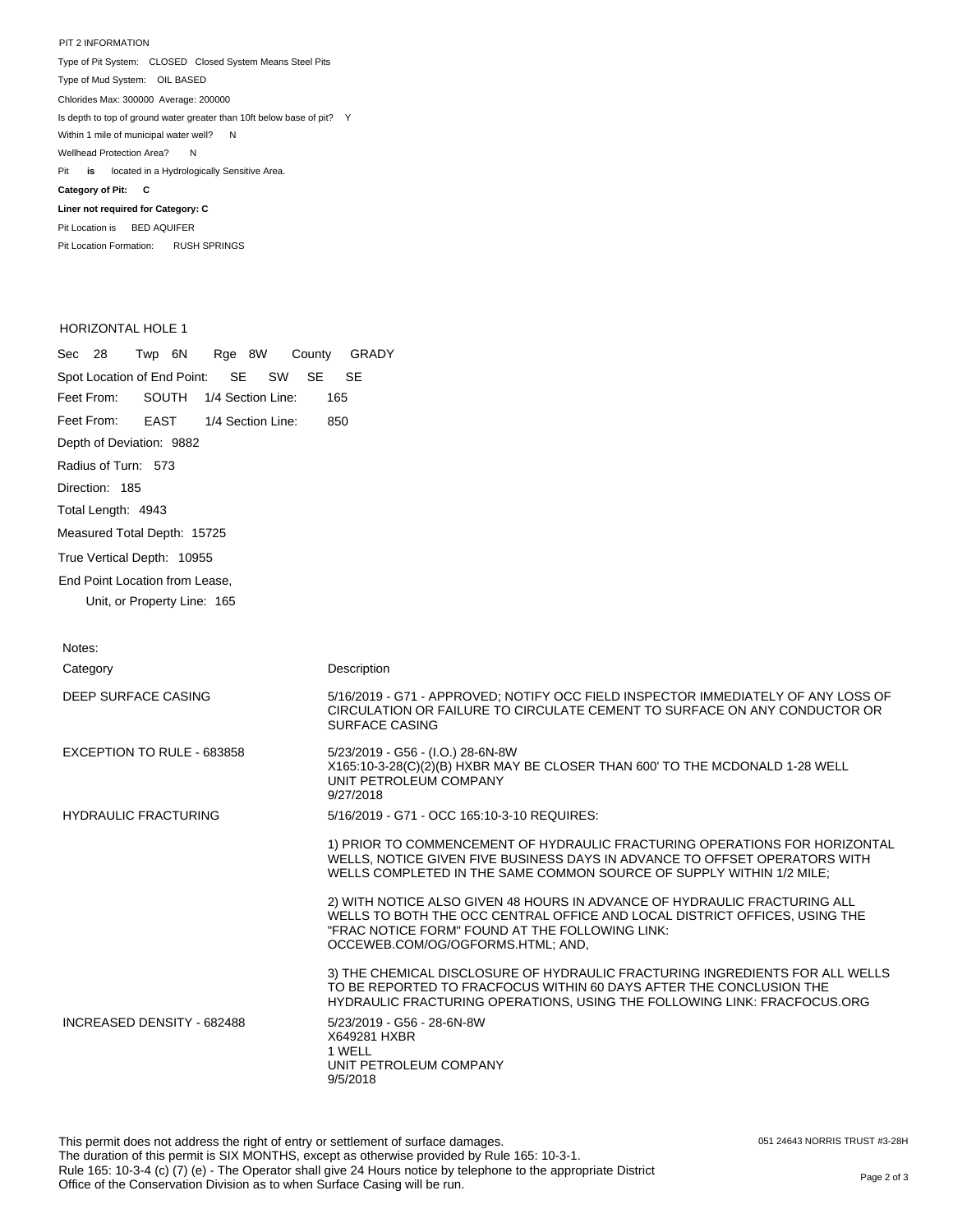| Category                    | Description                                                                                                                                        |
|-----------------------------|----------------------------------------------------------------------------------------------------------------------------------------------------|
| LOCATION EXCEPTION - 686537 | 5/23/2019 - G56 - (I.O.) 28-6N-8W<br>X649281 HXBR<br>COMPL INT NCT 165' FSL, NCT 165' FNL, NCT 350' FEL<br>UNIT PETROLEUM COMPANY<br>11/13/2018    |
| LOCATION EXCEPTION - 691885 | 5/23/2019 - G56 - NPT TO CORRECT ORDER # 686537 CHANGING THE REOPENING DATE<br>FROM 3/11/2018 TO 3/11/2019                                         |
| <b>MEMO</b>                 | 5/16/2019 - G71 - PITS 1 & 2 - CLOSED SYSTEM=STEEL PITS PER OPERATOR REQUEST, PIT 2 -<br>OBM RETURNED TO VENDOR, CUTTINGS PERMITTED PER DISTRICT   |
| SPACING - 649281            | 5/23/2019 - G56 - (640)(HOR) 28-6N-8W<br>EXT 636242 HXBR<br>COMPL INT NLT 660' FB<br>(COEXIST WITH SP # 137264 YULE, WADE, MDRN, MRCD, HDTN, CLPM) |